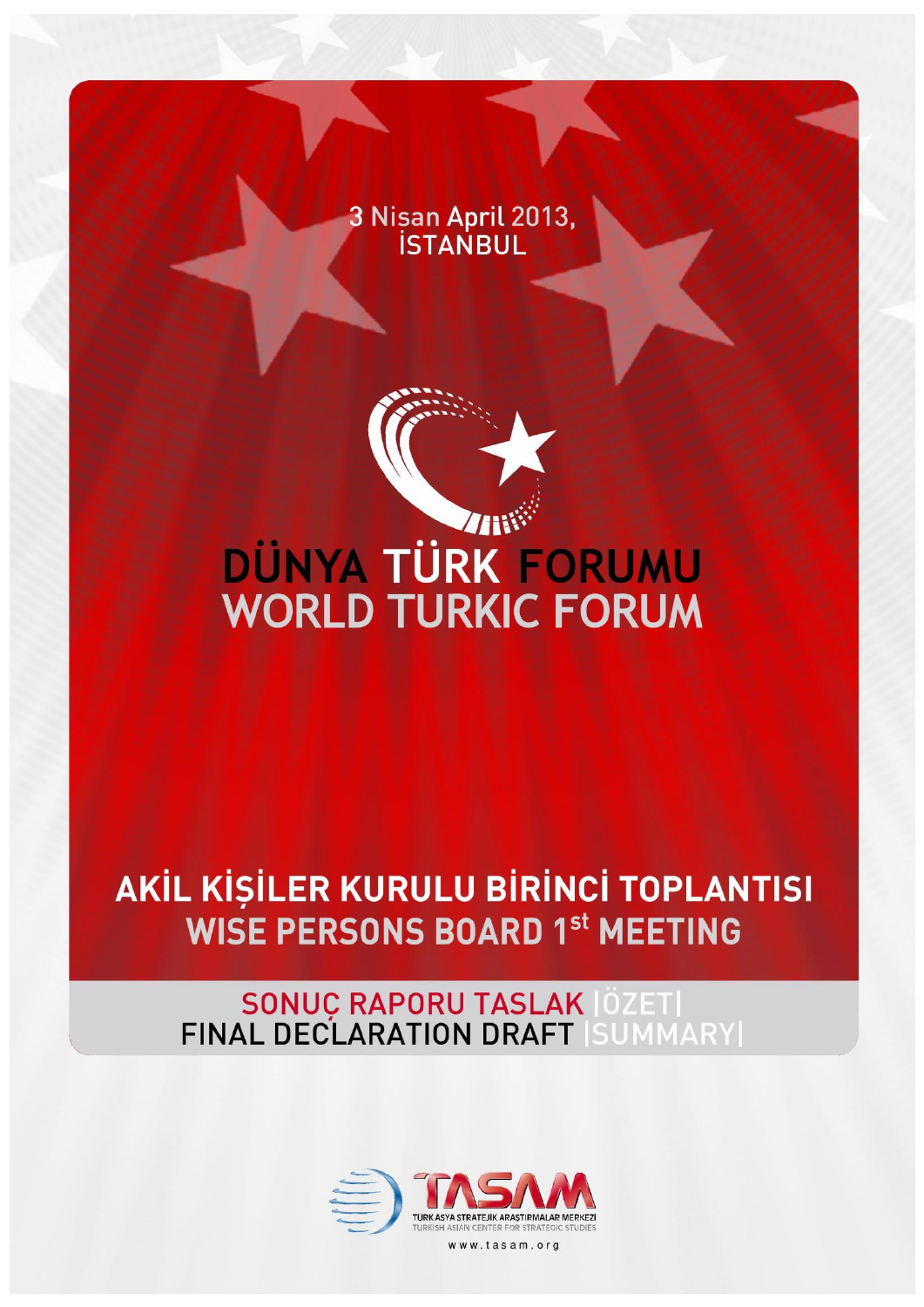### **WORLD TURKIC FORUM 1 st WISE PERSONS BOARD MEETING 3 rd of April 2013, Istanbul**

### **DRAFT FINAL REPORT ( Summary )**

World Turkic Forum  $1<sup>st</sup>$  Wise Persons Board Meeting which was suggested to be formed at  $1<sup>st</sup>$ World Turkic Forum; has been held on  $3<sup>rd</sup>$  of April 2013 within the margin of  $2<sup>nd</sup>$  World Turkic Forum. The names of the persons who have attended to Wise Persons Board Meeting are below:

#### **WISE PERSONS BOARD LIST**

DÜNYA <mark>TÜRK FORUMU</mark><br>WORLD TURKIC FORUM

**Ambassador (R) Halil Akıncı**, General Secretary of Turkic Board **Prof. Ahat Andican**, Istanbul University, Former State Minister of Republic of Turkey **Hakkı Atun**, Near East University, Former Prime Minister of Turkish Republic of Northern Cyprus **Dr. Veyis Güngör**, President of Union of European Turkish Democrats, Netherlands **Prof. Hakkı Keskin**, Honorary President of Turkish Society in Germany **Prof. Kadırali Konkobayev**, Kyrgyzstan-Turkey Manas University, Kyrgyzstan **Prof. Onur Bilge Kula**, Hacettepe University, Turkey **Prof. Dr. Emine Gürsoy Naskali**, Marmara University, Turkey **Anar Rızayev**, Member of Writers Union, Azerbaijan **Olcas Süleymenov**, Kazakhstan Permanent Delegation to UNESCO, Writer, Kazakhstan **Prof. Vamık Volkan**, University of Virginia, Center for the Study of Mind and Human Interaction, USA **Prof. Nadir Devlet**, Istanbul Commerce University, Turkey

#### **AGENDA OF WTF WISE PERSONS BOARD**

- **1.** Introduction
- **2.** Missions and Functions of Wise Persons Board (2013 Action Plan)
- **3.** Opinions and Possible Contributions of Wise Persons Board to the main theme of 2<sup>nd</sup> World Turkic Forum which is "TURKIC DIASPORA AND TURKIC WORLD VISION 2023"
- **4.** Think Tanks in Turkic World, Civil Society and Cooperation
- **5.** Reflections of Global and Regional Problems to Turkic World
- **6.** Other issues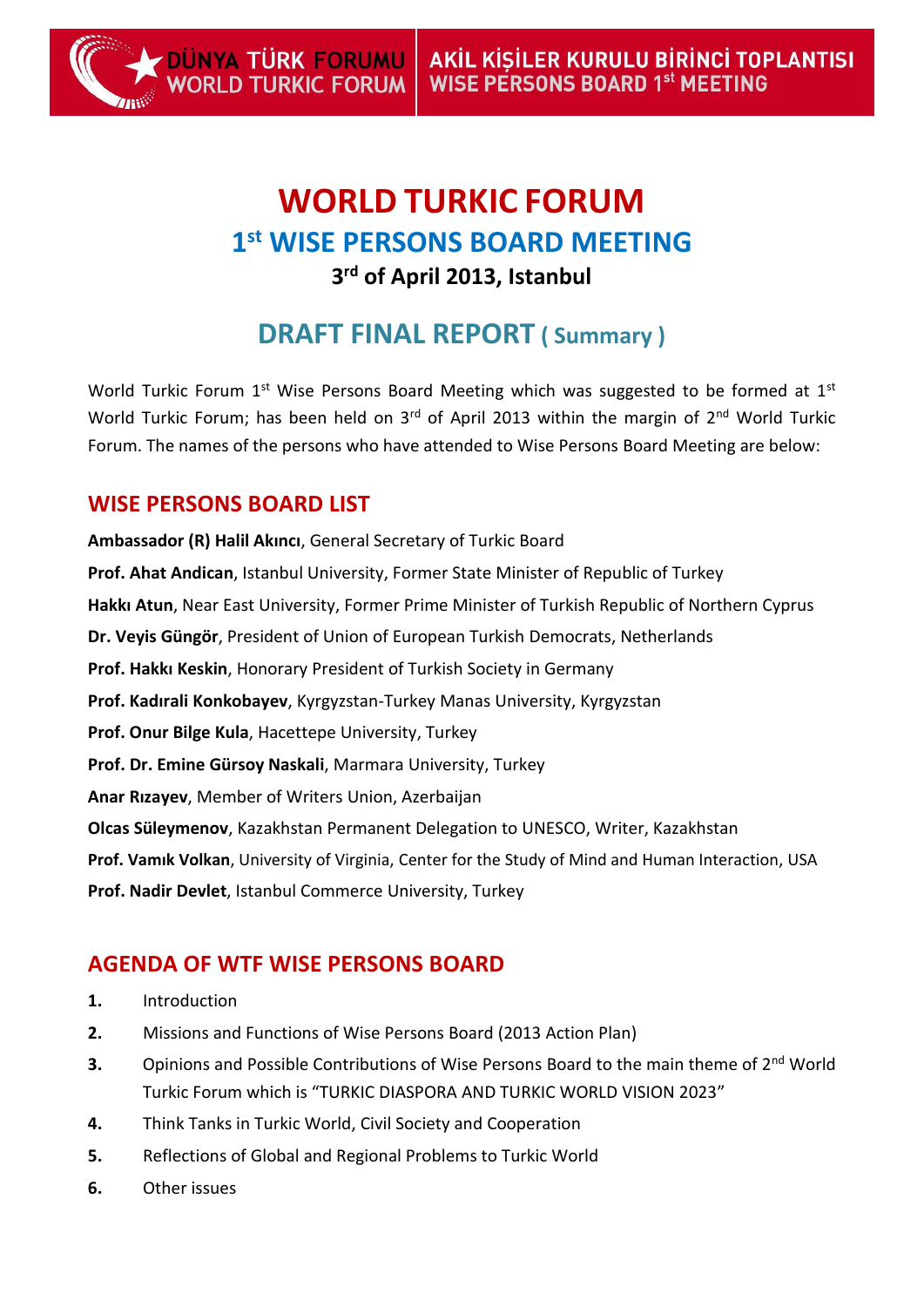#### **SUMMARY OF MEETING NOTES**

DÜNYA TÜRK FORUMU<br>WORLD TURKIC FORUM

#### **1. Discussions on Diaspora**

It is necessary to make a distinctive and inclusive definition of Turkic Diaspora. For instance; Azerbaijanis, Kyrgyz, Uzbeks and other Turkic people living in Germany should be included to this definition. A million Kyrgyz have left Kyrgyzstan for the past 20 years. Kyrgyz in Russia, China and Kazakhstan have been experiencing a series of problems. On the other hand financial contribution of Kyrgyz Diaspora to Kyrgyzstan is equal to country's national income.

Every year people from Central Asian countries immigrate to other countries particularly to Moscow-Russia. It is difficult to evaluate Turkic Diaspora in a general scope. Therefore it is hard to focus on certain subjects through diaspora. Especially Turkic Diaspora in USA and Russia is consisting of wealthy people. It is necessary to create self-confidence and organizational consciousness among this wealthy community and increase cooperation between Turkic societies in the world.

Turkic Diaspora is expecting from their countries of origin to solve the problems in education, culture and economy. Whereas Armenian and Greek Diasporas do not require any help from Armenia or Greece and they solve their problems on their own. NGOs in Turkic Diasporas are also expecting their problems to be solved by the country of their origin.

Immigrants from Turkish Republic of Northern Cyprus (TRNC) have an interesting status among diaspora. Turkish Cypriots in diaspora have not been given importance for some time. Yet Passport of TRNC is valid in most countries. In this regard; there is lack of organizational structure in TRNC Diaspora.

Institutions such as Yunus Emre; can play a prominent role in Turkic Diaspora. However; some countries such as Germany make it difficult for Turkic Diaspora to benefit from Yunus Emre Institution. Republic of Turkey had remained incapable of moving the rights of Turks living abroad further which were gained in 1970s.

Republic of Turkey has adopted a new mission about Turkic Diaspora in Europe. For instance; opening Ahi-Order and Seven Advices of Mevlana as Konya Criteria into discussion with Christian and Buddhist scholars, translation of Mesnevi into Dutch language, education of youth branch of Turkish political parties in Balkans according to Dutch political system are promising developments. The wishes of the communities that do not related to Turkic people but feel as part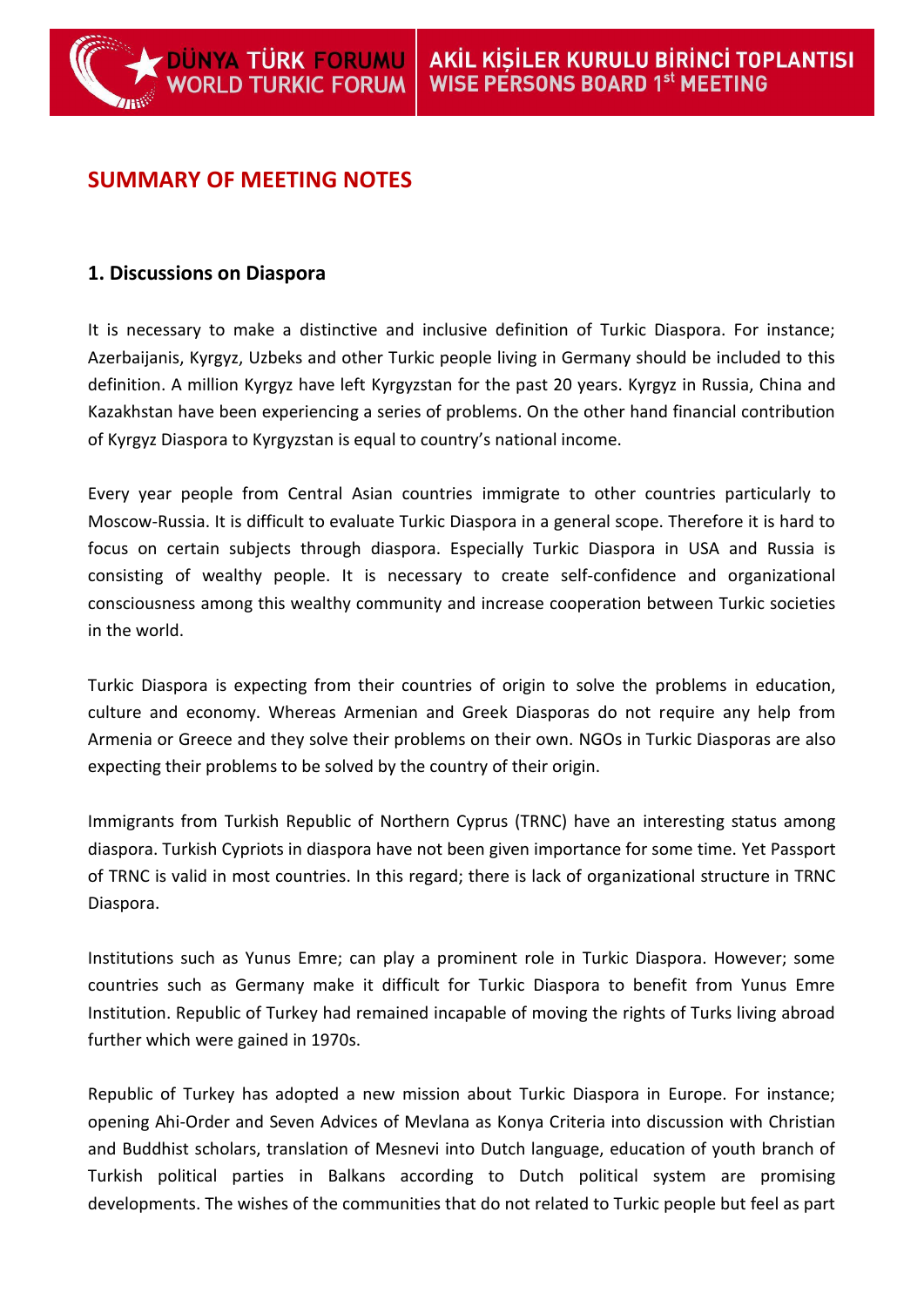of Turkic culture should be taken into consideration. Culture-based projects in Urumqi, Afghanistan and Ürgüp are worthy of commendation. Socio-cultural situation of Turkic people in European countries is pleasing and their unity and intellectual activities have reached to a sufficient level.

For instance; today there are 23,000 students, 20,000 graduates and 21,000 entrepreneurs in Netherlands. As a matter of fact; in order for diaspora to exist and function properly, an educated and enlightened community is needed. It would not be expected from the Turkish immigrant workers to realize the importance of diaspora in 1970s and 1980s. But the second and third generation diaspora members have been becoming more and more conscious. For instance; there are Turkic literal works that have been translated into German language by diaspora. In order to increase such activities; socio-cultural organizations should be supported.

Language is crucially important for the survival, integrity and effectiveness of diaspora. It is regarded as a positive sign that after English, Turkish is accepted as the second most important foreign language in many German schools.

Rejection of dual citizenship by Germany is a major problem. Turkey does not accept the removal of workers' Turkish citizenship by German authorities. In this case; Germany will have to accept dual citizenship sooner or later. The issue of dual citizenship is not indispensable but in order for actual state to be legitimized; Turkey should make its best in order to enact required laws.

Full-scale six-month researches and surveys that have been conducted through European continent should also be applied in Turkic World and Diaspora. The effectiveness of diaspora does not solely depend on numeric data, prominence should therefore be given to bring up qualified individuals.

There are serious weaknesses and problems among NGOs of Diaspora. In order for members of Diaspora to protect the interest of their inhabitant country and international interests of their country of origin, required steps in the official and civilian levels should be taken in order to strengthen harmony and to increase effectiveness among NGOs.

Activities with regards to protection of Turkic identity and development of Turkic consciousness are vitally important for Turkic World to be effective in national and global arenas. In this regard; educational and cultural activities should be given importance. Restoration of Orkhon Monuments should be completed which was eradicated by Soviet soldiers and the protection of historical artifacts should be given importance. At this point; Turkic Academy which is in its establishment stage should be supported financially in order o make studies about historical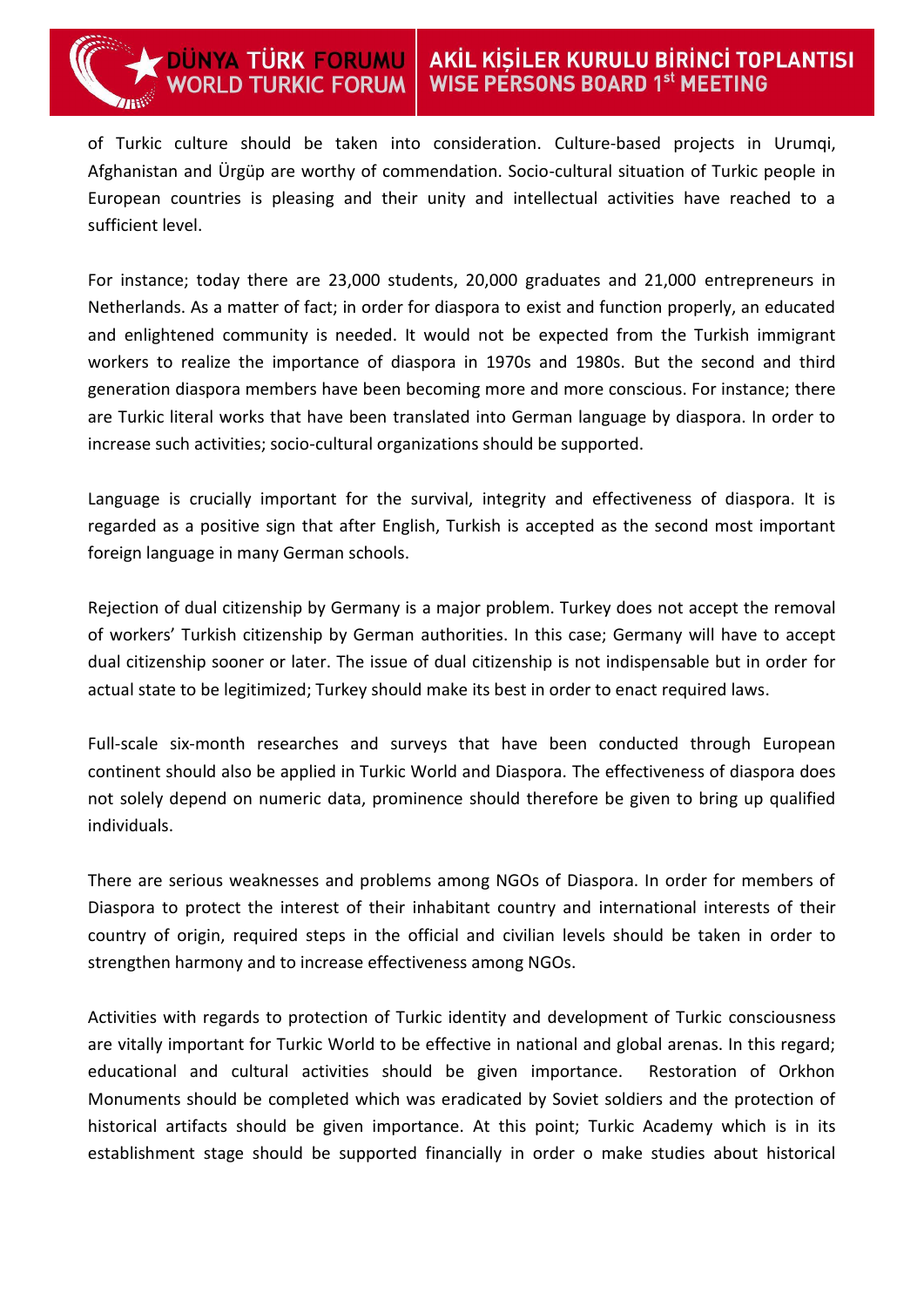artifacts and the other areas. With regards to Armenian Issue; experts and members of Turkish-Armenian commission should cooperate.

DÜNYA TÜRK FORUMU<br>WORLD TURKIC FORUM

One of the biggest problems in Turkic World is the status of women in Turkic societies. Strengthening the status of women in Turkic World would help to solve many problems in Turkic countries.

It is inappropriate to make Turkic people who are not citizens of Turkish Republic wait to acquire visa at the border gates. This situation should be immediately fixed. Embassies of Republic of Turkey should not only be interested in well-being of its own citizens but also the citizens of Turkic countries.

Students from Turkic countries who are doing their masters and PhDs in foreign countries particularly in cities like Paris, London, Washington, New York, Beijing, Moscow, Cairo, Sydney, Tokyo and New Delhi; should be supported.

Intense Turkish presence in the Balkans makes it necessary to conduct relations with Balkan countries. It is necessary to improve relations with the South American Armenian community and the Southern Cyprus, to welcome former Ottoman non-Muslim communities and to be interested in Muslim Romany population in Europe. Besides there is not enough communication with Latin American community called "El Turco" which makes 10% of Latin America population when even Syria has relations with "El Turco". It seems meaningless for Turkey not to have a communication with former Ottoman citizens who now live in South America. The different approaches from these communities to Islamic and Turkic identity should not prevent us from having relations with these people.

In some European countries such as Austria, NGOs of Turkic Diaspora do not put Turkish or any other Turkic language as a pre-condition in many issues. If a community forgets its language, it will result in eradication of its national identity and loosen the bond with motherland. The studies and activities which aim to protect the language of diaspora citizens should be supported.

#### **2. Discussions with Regards to Armenian Issue**

There is an increase in the activities and attempts for the world wide recognition of so-called Armenian Genocide in the recent years. These activities and attempts date back to 1924 and Turkish side has failed to respond these allegations. Moreover, failure in the policy coordination between Azerbaijan and Turkey, insufficient support for intellectual activities, failure in studying and publicly announcing the histories of the French, British and US in this regard and failure in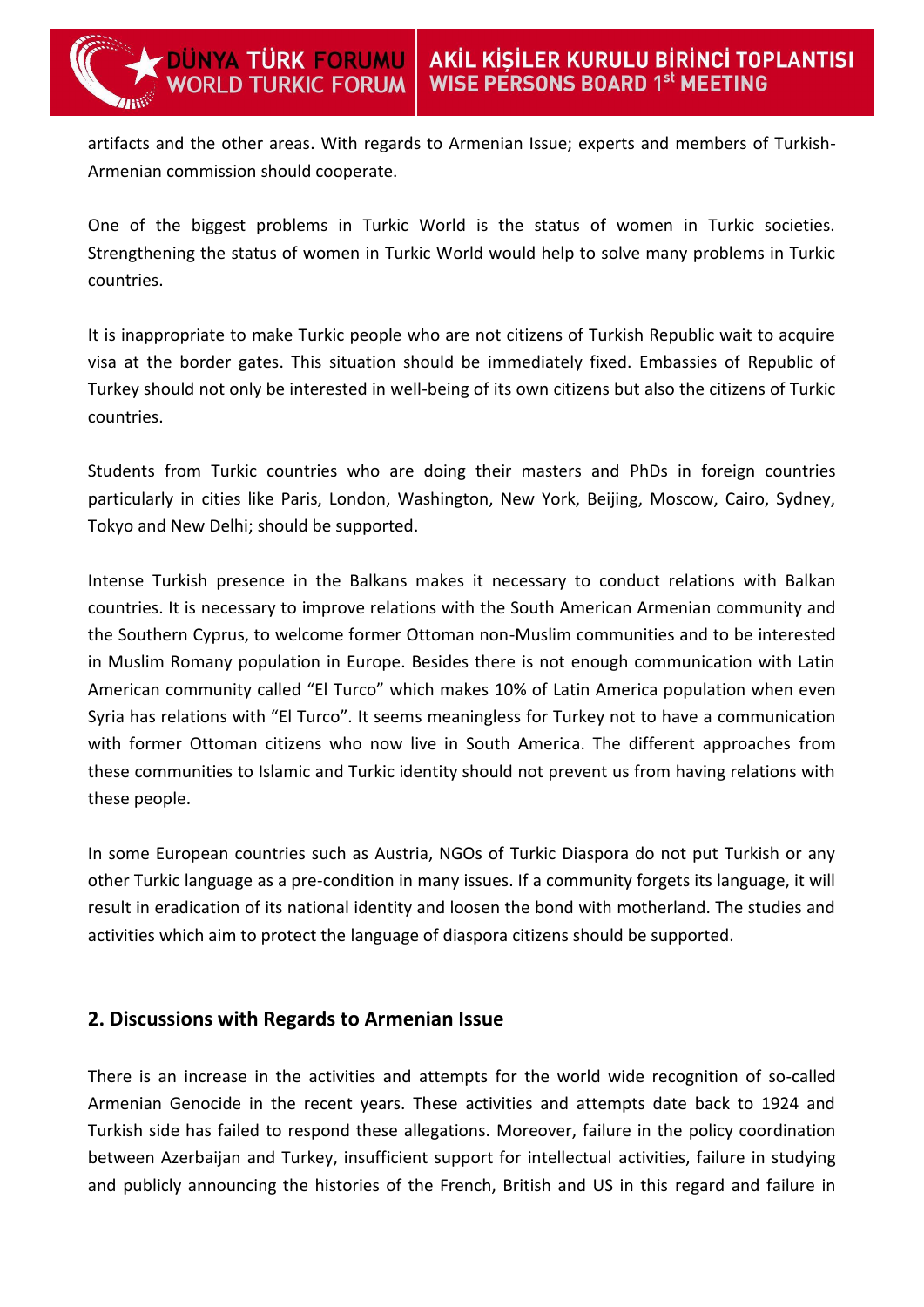providing support from Turkic countries are the reasons behind the recognition of so-called Armenian Genocide by various countries.

DÜNYA TÜRK FORUMU<br>WORLD TURKIC FORUM

During 1970s; when the first allegations with regards to so-called Armenian Genocide started; it was argued that 300,000 Armenians were deported, then this number went up to 500,000 and today it is claimed by the Armenian Diaspora that the number of people who were deported in 1915 is 1, 5 million.

Positive effects of academic activities in this regard cannot be denied but these are not sufficient. It is necessary to focus on tools like movies, plays, art exhibitions, novels which would bring results in short term and to concentrate on popularizing art exhibitions in USA like Sultan Suleiman exhibition.

Summer schools and exchange programs between universities should be organized and also writing historical books with regards to this issue in related countries' languages is crucially important. Armenian and Turkish archives should be promoted sufficiently.

The number of people who work for the Turkish Embassies should be increased to a proper level in countries where intense activities of recognition of so-called Armenian genocide have been carried out.

The Turkic Genocides for the past 200 years should be taken into consideration and should be used as an argument against so called Armenian Genocide allegations.

Currently, Armenian Diaspora has a strong position in Western countries. But activities with a proactive and historical vision should be conducted in countries which are on their way to become global and regional powers; to prevent Armenian Diaspora to be organized.

Khojaly Massacre should be given its rightful importance. But it should not be compared with Armenian Genocide. Good will gestures towards Armenians up until today have been taken and evaluated as weakness. From now on more effective policies should be adopted.

It is necessary to promote Armenian soldiers who died in Battle of Çanakkale in 1915; a photo album with pictures of Armenian soldiers and pashas in Ottoman Empire should be prepared. As the 100<sup>th</sup> year anniversary of both so called Armenian Genocide and Battle of Çanakkale are approaching; a photo album or an exhibition with these kinds of pictures could provide advantage to Turkish side.